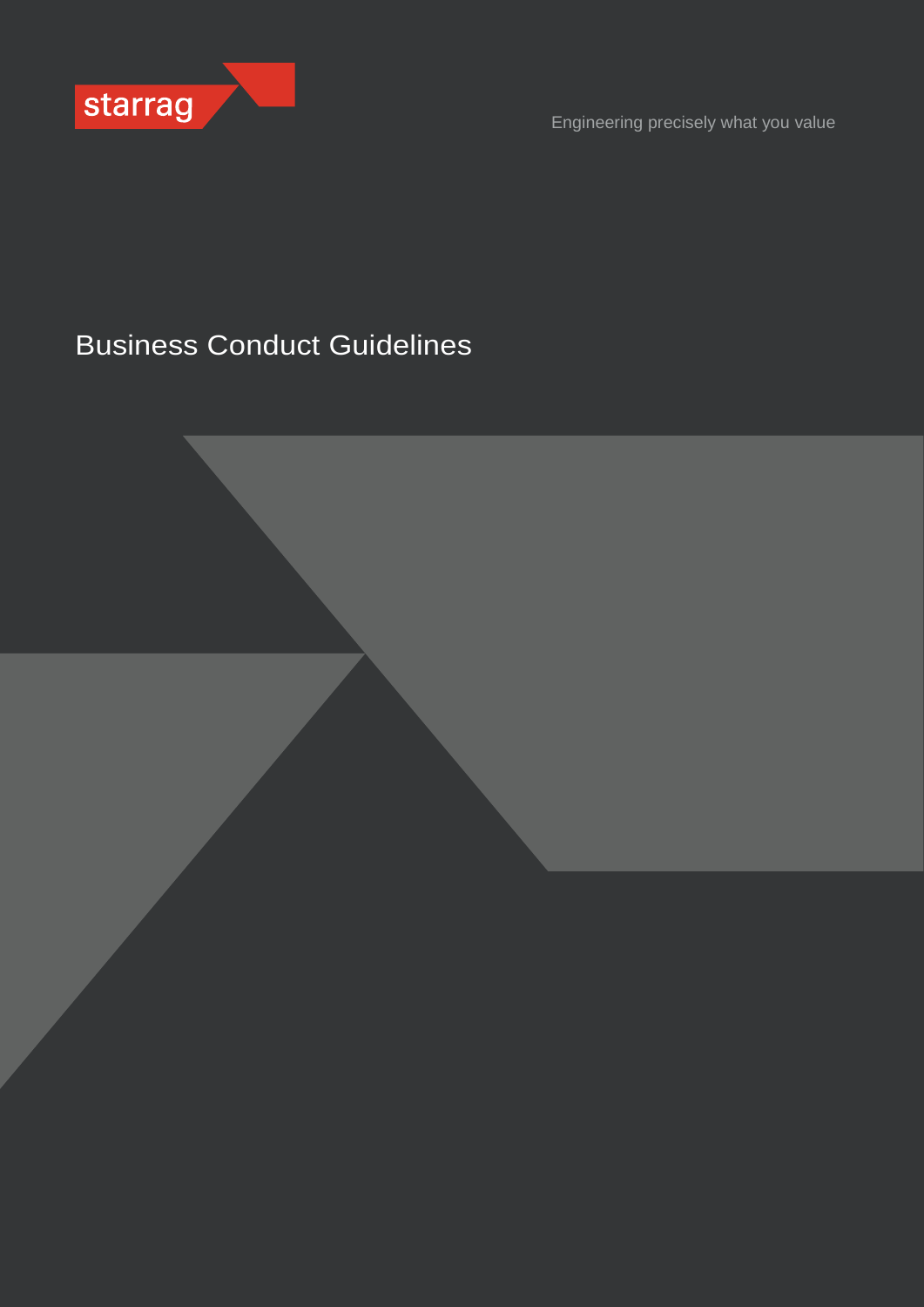# <span id="page-1-0"></span>1 Introduction



## Dear colleagues,

Over the years the Starrag Group<sup>1</sup> has built up an excellent reputation based on credibility and reliable performance. Underpinning these attributes are the principles of mutual respect, honesty and integrity, which guide our day-to-day work. These Business Conduct Guidelines of the Starrag Group therefore are crucially important. They set out the fundamental parameters governing our actions not only within the company, but also with respect to our external partners and the public, and provide a framework for the decisions we take on a daily basis.

These Business Conduct Guidelines draw on universally accepted values and standards, generally applicable agreements on observing human rights and combating corruption, and legislative provisions in the relevant countries.

I am personally committed to strengthening further the culture of self-reliant and ethical conduct, which is already espoused by the Starrag Group. Each one of us is therefore bound by these Business Conduct Guidelines when carrying out business on behalf of the Starrag Group. Our corporate culture will play a key role in defining the way we act in future, and it is of critical importance for the sustained and long-term success of the Starrag Group.

Thank you for your support! Dr. Christian Walti CEO August 2021

<sup>1</sup> The terms "Starrag Group" and "company" refer to Starrag Group Holding AG or any of its subsidiaries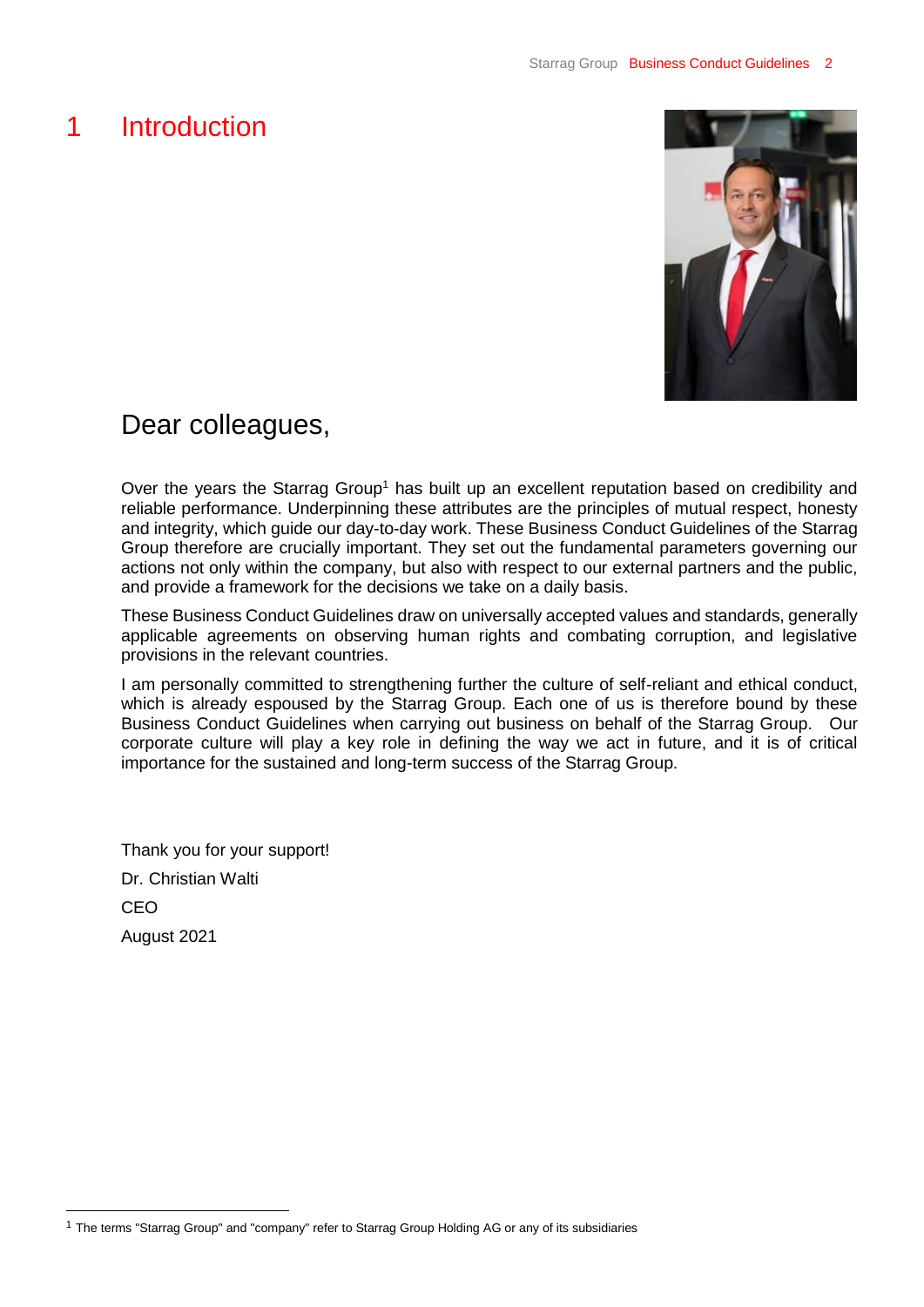# **Contents**

| $\mathbf 1$    |      |  |  |  |
|----------------|------|--|--|--|
| $\overline{2}$ |      |  |  |  |
|                | 2.1  |  |  |  |
|                | 2.2  |  |  |  |
|                | 2.3  |  |  |  |
|                | 2.4  |  |  |  |
| 3              |      |  |  |  |
|                | 3.1  |  |  |  |
|                | 3.2  |  |  |  |
|                | 3.3  |  |  |  |
|                | 3.4  |  |  |  |
|                | 3.5  |  |  |  |
|                | 3.6  |  |  |  |
|                | 3.7  |  |  |  |
|                | 3.8  |  |  |  |
|                | 3.9  |  |  |  |
| 4              |      |  |  |  |
|                | 4.1  |  |  |  |
|                | 4.2  |  |  |  |
|                | 4.3  |  |  |  |
| 5              |      |  |  |  |
| 6              |      |  |  |  |
|                | 6.1  |  |  |  |
|                | 6.2  |  |  |  |
|                | 6.3  |  |  |  |
|                | 6.4  |  |  |  |
| $\overline{7}$ |      |  |  |  |
| 8              |      |  |  |  |
| 9              |      |  |  |  |
| 10             |      |  |  |  |
|                | 10.1 |  |  |  |
|                |      |  |  |  |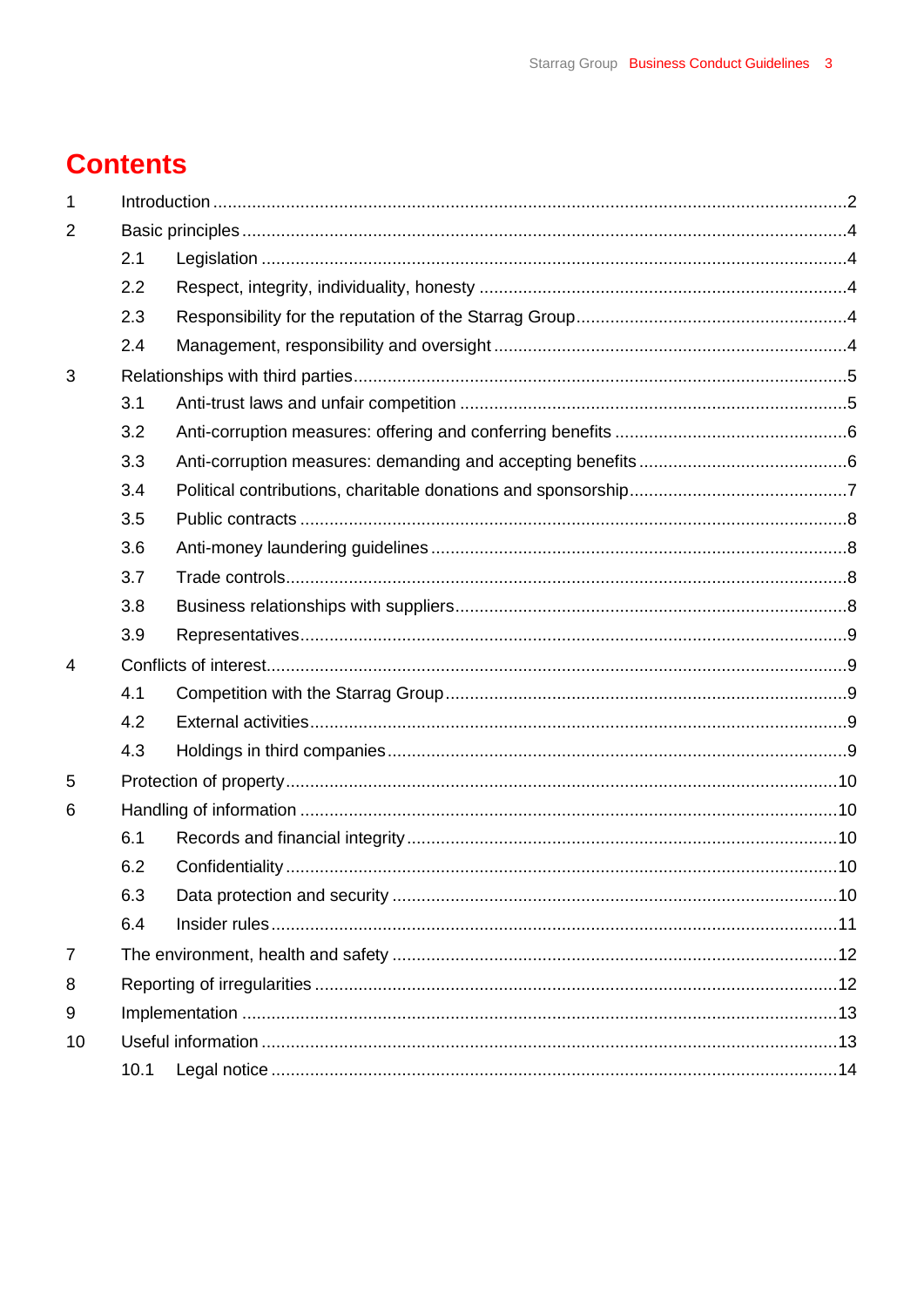## <span id="page-3-0"></span>2 Basic principles

Employees of the Starrag Group are expected to carry out the company's business with honesty, integrity and high ethical standards. Any decisions we take for and on behalf of the Starrag Group should be governed by these principles.

#### <span id="page-3-1"></span>2.1 Legislation

The Starrag Group is committed to complying with all applicable laws and regulations. Every one of us is expected to be familiar with the laws and regulations that apply to our business activities and to seek assistance from a superior or the company's legal consultants if questions arise.

As and when necessary, we will supplement these Guidelines with guidance on complying with national legal requirements in order to prevent, identify and rectify any infringements of laws or corporate guidelines and procedures.

### <span id="page-3-2"></span>2.2 Respect, integrity, individuality, honesty

We respect the personal dignity, privacy and personal rights of every individual. We work together with individuals of various ethnic backgrounds, cultures, religions and ages and irrespective of disability, skin colour, sexual identity, beliefs or gender.

In accordance with our corporate policies and the labour laws of the countries in which we operate, we refuse to tolerate discrimination based on these characteristics, sexual harassment or other personal attacks on individuals.

These guidelines apply both to work within the company and to contact with external partners. Decisions we take concerning staff, suppliers, customers, business partners etc. are only ever guided by appropriate considerations and never by other irrelevant factors such as discrimination or coercion.

We are transparent and honest, and we take our responsibilities seriously. We are a reliable partner and only make promises that we can keep. We expect our employees to behave fairly.

#### <span id="page-3-3"></span>2.3 Responsibility for the reputation of the Starrag Group

The reputation of the Starrag Group is greatly defined by the demeanour, conduct and actions of each and every one of us. Unlawful or inappropriate behaviour can cause the company significant harm, even if it is attributable only to a single employee.

All employees are obliged to respect, protect and promote the reputation of the Starrag Group in the country in which they work.

### <span id="page-3-4"></span>2.4 Management, responsibility and oversight

A culture of integrity and compliance with legislative provisions starts at the top of a company. Each manager is assigned duties of oversight and organisation and is held responsible for the employees answerable to him/her. He/she must earn their respect through exemplary personal conduct, performance, transparency and social skills. This means inter alia that every manager must promote the importance of ethical conduct and compliance with guidelines in day-to-day business. Every manager must likewise set clear, ambitious and realistic goals, and lead by example in measuring his/her own performance against them.

Managers must grant their employees as much autonomy and freedom of action as possible, while at the same time making it clear that compliance with legislation and Starrag Group guidelines is the topmost priority in all circumstances and at all times. Managers are also the first point of contact for employees in the event of queries regarding compliance with legislative provisions, problems or professional or personal concerns.

This assumption of responsibility by managers, however, does not relieve employees of their own responsibility. We must work together to ensure compliance with legislation and Starrag Group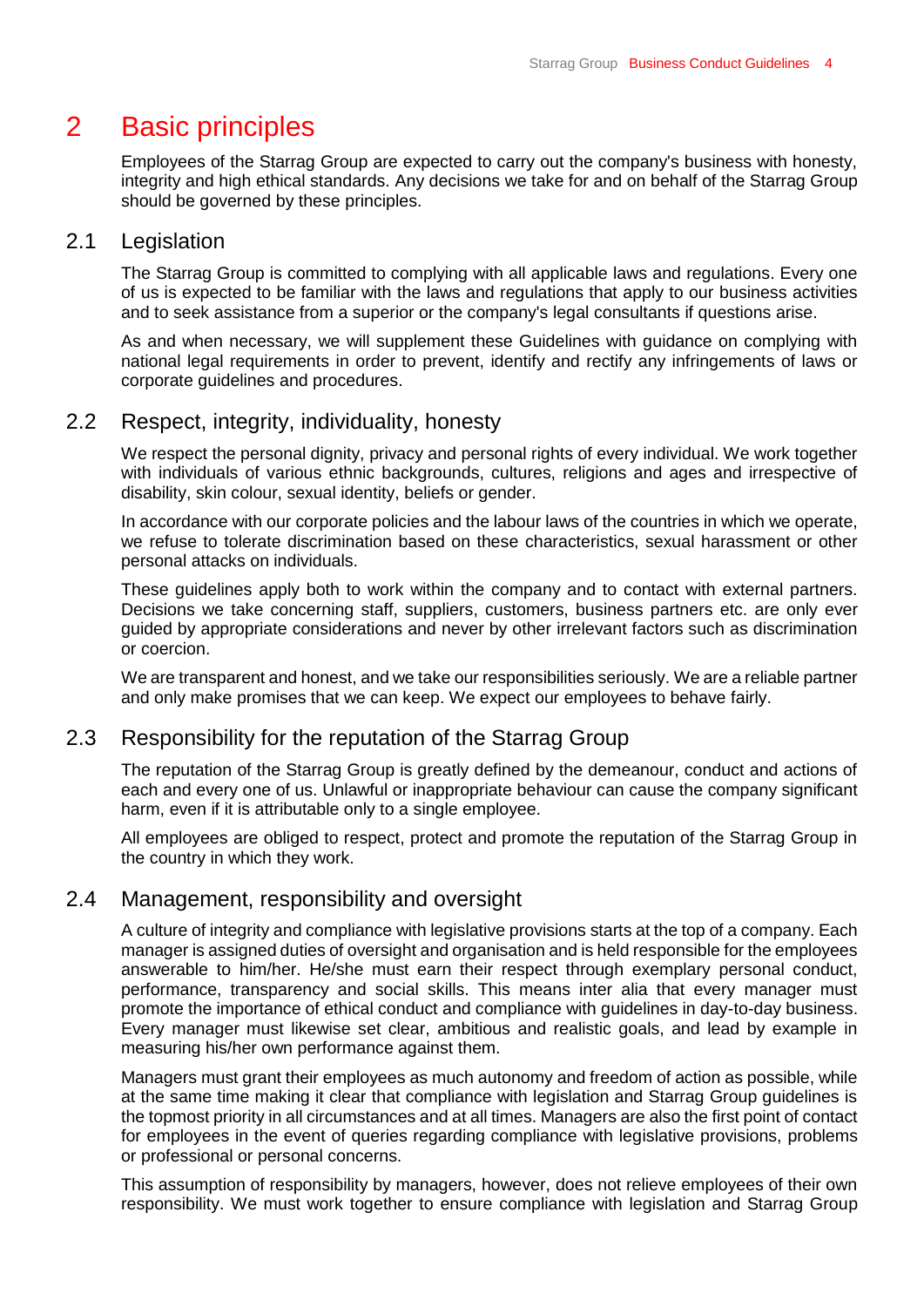guidelines. The following list of tasks specific to managerial roles is intended to provide employees with an overview of the executive and supporting functions that managers are expected to perform.

Managers are responsible for preventing breaches of the law within their area of responsibility that would have been avoidable with due oversight. They will still be deemed responsible even if individual tasks have been delegated.

The duties incumbent on managers include in particular:

- 1. Carefully selecting employees on the basis of personal and professional qualifications and suitability, whereby the duty of diligence increases in line with the significance of the tasks to be performed by the employee (duty of selection).
- 2. Providing accurate, comprehensive and binding instructions for tasks to be performed, particularly in respect of compliance with legislative provisions (duty of instruction).
- 3. Ensuring that compliance with legislative provisions is constantly monitored (duty of supervision).
- 4. Clearly communicating to employees the importance of integrity and compliance with legislative provisions in day-to-day business and pointing out that breaches of the law are unacceptable and will lead to disciplinary action (duty of communication).

## <span id="page-4-0"></span>3 Relationships with third parties

#### <span id="page-4-1"></span>3.1 Anti-trust laws and unfair competition

The Starrag Group ensures that its business activities comply with anti-trust and unfair competition laws in every country. Business decisions relating to pricing, terms of supply, relationships with customers, suppliers or competitors and involvement in trade associations may prove compromising when viewed in the context of these legal requirements.

We only obtain marketing and business information about our competitors through correct and legal channels.

Every employee is obliged to comply with the rules of fair competition.

Decisions relating to anti-trust law can be challenging, in particular because different rules may apply from country to country and in each individual case. In many countries special anti-trust requirements apply to large companies, for example, and certain types of conduct may lead to a breach of anti-trust legislation. For example, employees may not:

- engage in discussions with competitors on prices, production output, capacities, sales, tenders, profit, profit margins, costs, distribution methods or other factors that may determine or influence the competitive behaviour of the company with the aim of encouraging the competitor to behave in a similar way, or
- enter into agreements with competitors that result in non-competition, the restriction of business relationships with suppliers, the submission of dummy tenders in response to invitations to tender or the sharing of customers, markets, areas or product ranges,
- influence our customers' resale prices or attempt to bring about such an outcome in order to restrict exports or imports of Starrag Group products.
- Likewise, employees may not acquire competitive information through industrial espionage, bribery, theft or bugging operations or knowingly disseminate false information about a competitor or its products or services.

Employees should contact the company's management or legal consultants for further information before taking action in this respect.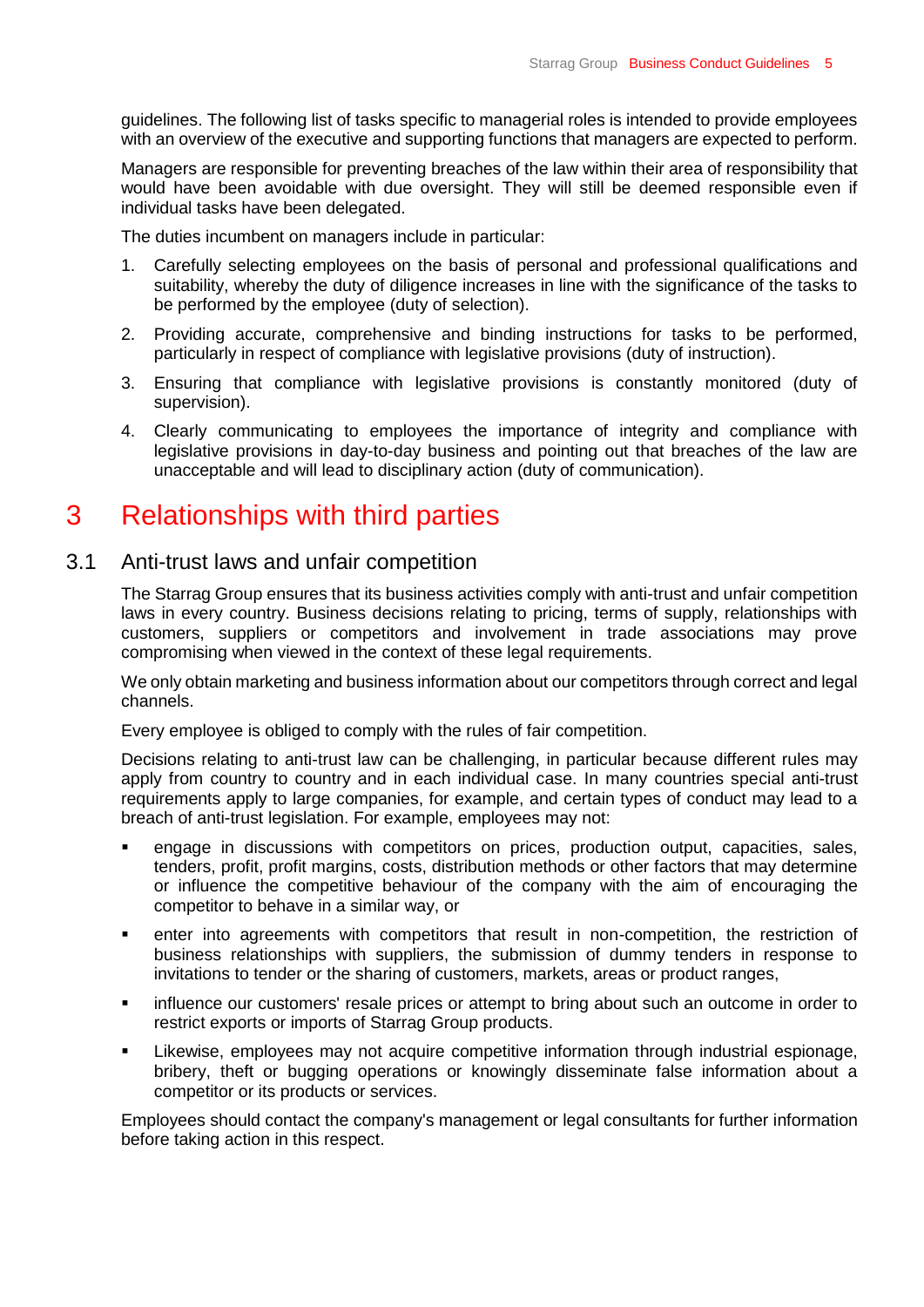## <span id="page-5-0"></span>3.2 Anti-corruption measures: offering and conferring benefits

The Starrag Group's goal of offering products that are competitive in terms of quality, reliability and price must be achieved without offering inadmissible benefits to third parties. Employees may not offer, promise or confer, whether directly or indirectly, undue benefits to officials in connection with business activities or approve such actions. Neither payments of money nor other benefits may be provided with a view to influencing official decisions or obtaining an unfair advantage. The same applies to undue benefits in respect of individuals in the private sector. Any offer, promise, gratuity or gift must comply with the applicable laws and Starrag Group guidelines, and must avoid any suggestion of dishonesty or inappropriateness. Such offers, promises, gratuities or gifts will therefore be inadmissible if they could be viewed as an attempt to influence an official or to bribe a business partner in order to obtain commercial advantages for the Starrag Group.

"Officials" is understood to mean the representatives or employees of authorities or other public institutions, agencies or legal entities and the agents or employees of state-owned enterprises and international government organisations (at all levels). The term also encompasses candidates for political office, official representatives and employees of political parties and political parties themselves.

Furthermore, all employees are prohibited from indirectly granting payments of money or other benefits (for example to an adviser, agent, broker, business partner or other third party) where circumstances indicate that said payments or benefits may be, either wholly or in part and either directly or indirectly

- passed on to an official in order to influence an official action or obtain an unfair advantage, or
- granted to an individual within the private sector in order to obtain an unfair business advantage.

Employees who are responsible for appointing advisers, agents, partners in joint venture companies or other business partners must, to the extent appropriate:

- ensure that such third parties are familiar with and comply with the Starrag Group's anticorruption guidelines or comparable provisions,
- exercise due diligence in respect of the qualifications and reputation of such third parties and
- agree suitable contractual provisions to protect the Starrag Group.

This shall apply in particular if said third parties liaise with officials on behalf of the Starrag Group.

Every investment decision taken by the company (e.g. the acquisition of a majority or minority shareholding in another company or the formation of a joint venture company) must be preceded by compliance checks.

### <span id="page-5-1"></span>3.3 Anti-corruption measures: demanding and accepting benefits

No employee may use his or her position of employment to demand, accept or procure benefits for himself or for others or to obtain consent to such actions.

Employees of the Starrag Group may not give or accept business gifts that have more than sentimental value, since such gifts may influence decisions taken by the recipient or give rise to the impression that his/her freedom of choice has been impaired. Gifts are also special rates or discounts from business partners, except when <u>one of</u> the following conditions apply:

- The special rates are available to a Starrag Group company or
- The special rates are available to all employees of a Starrag Group company or
- The special rates are available to all employess of the business partner.

Unless otherwise stipulated by laws or local regulations, inappropriately high-value gifts should be refused or, where this is not possible, surrendered to the company (usually the HR department). **Gifts worth more than EUR 200 are inappropriate under all circumstances**.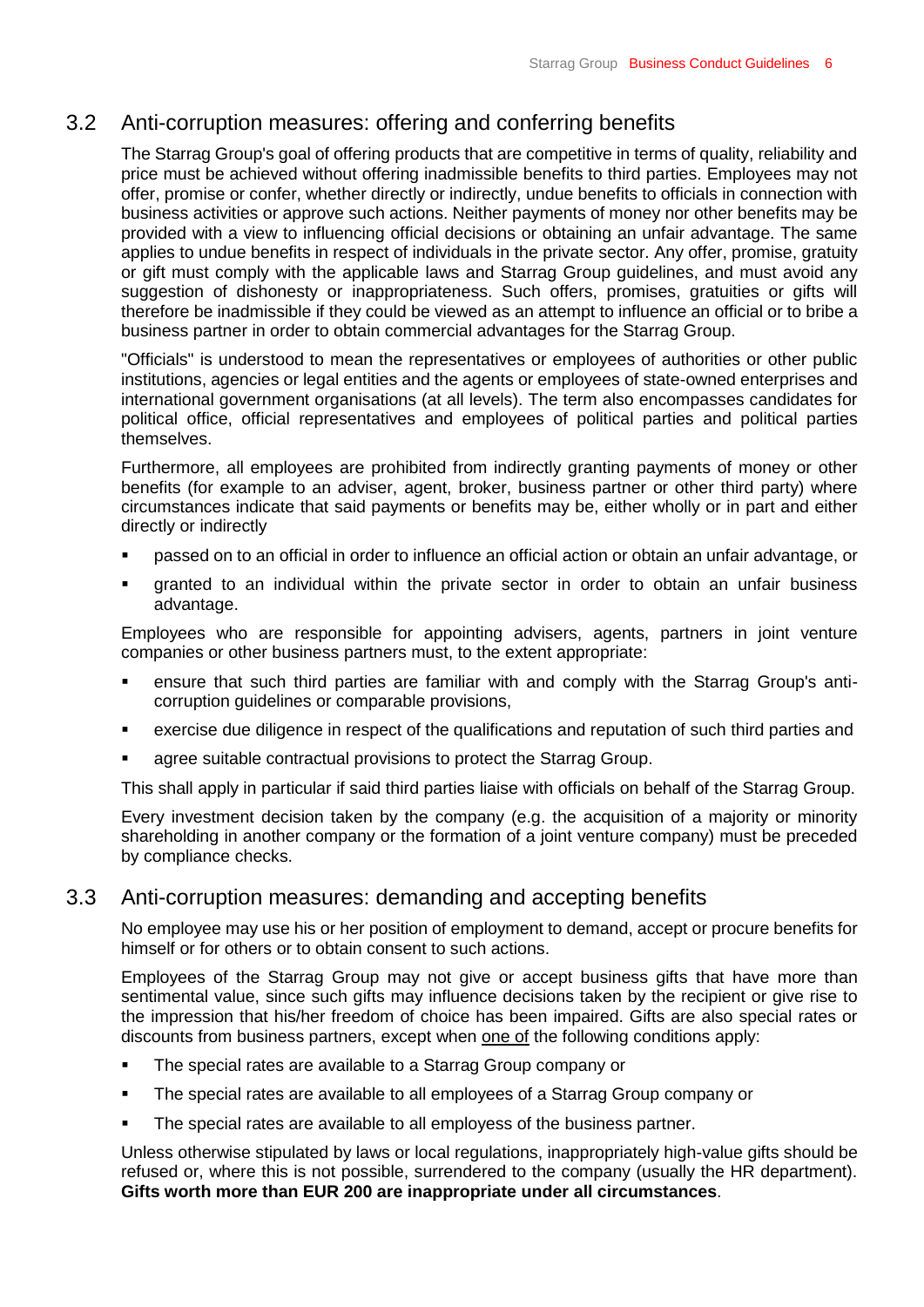Invitations to or attendance at appropriate and customary meals and entertainment in the normal course of business are permitted unless otherwise stipulated by applicable laws or company rules. Excessively lavish meals and inappropriate entertainment should, however, be avoided as a matter of principle.

Employees must in particular refrain from giving or accepting gifts and benefits if business decisions could be influenced or could be thought to have been influenced as a result.

Employees of the Starrag Group must be familiar with and comply with all restrictions that apply in respect of invitations to meals and entertainment and the presentation of gifts and gratuities to employees or representatives of governments and authorities. Strict compliance with the corresponding legislative and tax regulations is also obligatory.

Any queries by employees regarding gifts and entertainment should be addressed to a direct superior, who can obtain assistance from the company's legal consultants.

#### <span id="page-6-0"></span>3.4 Political contributions, charitable donations and sponsorship

The Starrag Group does not make political donations (donations to politicians, political parties or political organisations).

As a responsible corporate citizen, the Starrag Group may make financial and in-kind donations to educational, scientific, artistic, cultural, social and humanitarian projects as per the applicable authorisations.

Neither sponsorship contracts that provide the Starrag Group with advertising opportunities nor contributions to trade associations or membership fees for organisations aimed at protecting commercial interests are regarded as donations (cf. specific authorisations). Donations that are not permitted in principle include:

- 1. donations to individuals and for-profit organisations,
- 2. donations to private accounts,
- 3. donations to organisations whose goals are incompatible with the corporate policies of the Starrag Group, or
- 4. donations that harm the reputation of the Starrag Group.

All donations must be transparent. This means inter alia that the identity of the recipient and the intended use of the donation must be known. The reason for and intended use of the donation must be legally justifiable and documented. Donation-like payments, i.e. benefits that are apparently provided as payment for performance but which significantly exceed the value of the actual performance, are prohibited on the grounds that they violate this requirement for transparency.

The term "sponsorship" refers to any financial or in-kind benefit granted by the Starrag Group in connection with an event organised by third parties in return for the opportunity for the Starrag Group to advertise its brands, for example through use of the Starrag Group's logo, through a reference to the Starrag Group in the opening or closing speech, through the participation of a speaker in a panel discussion or through the free provision of entrance tickets for the event.

All sponsorship activities must be transparent, documented in the form of a written contract, intended for legitimate business purposes and proportionate to the countervalue offered by the organiser.

Benefits may not be promised, offered or provided in order to achieve commercial advantages for the Starrag Group unlawfully or to pursue inappropriate goals. Sponsorship is not permitted under any circumstances for events carried out by individuals or organisations whose goals are incompatible with the Starrag Group's corporate policies, or events liable to damage the Starrag Group's reputation.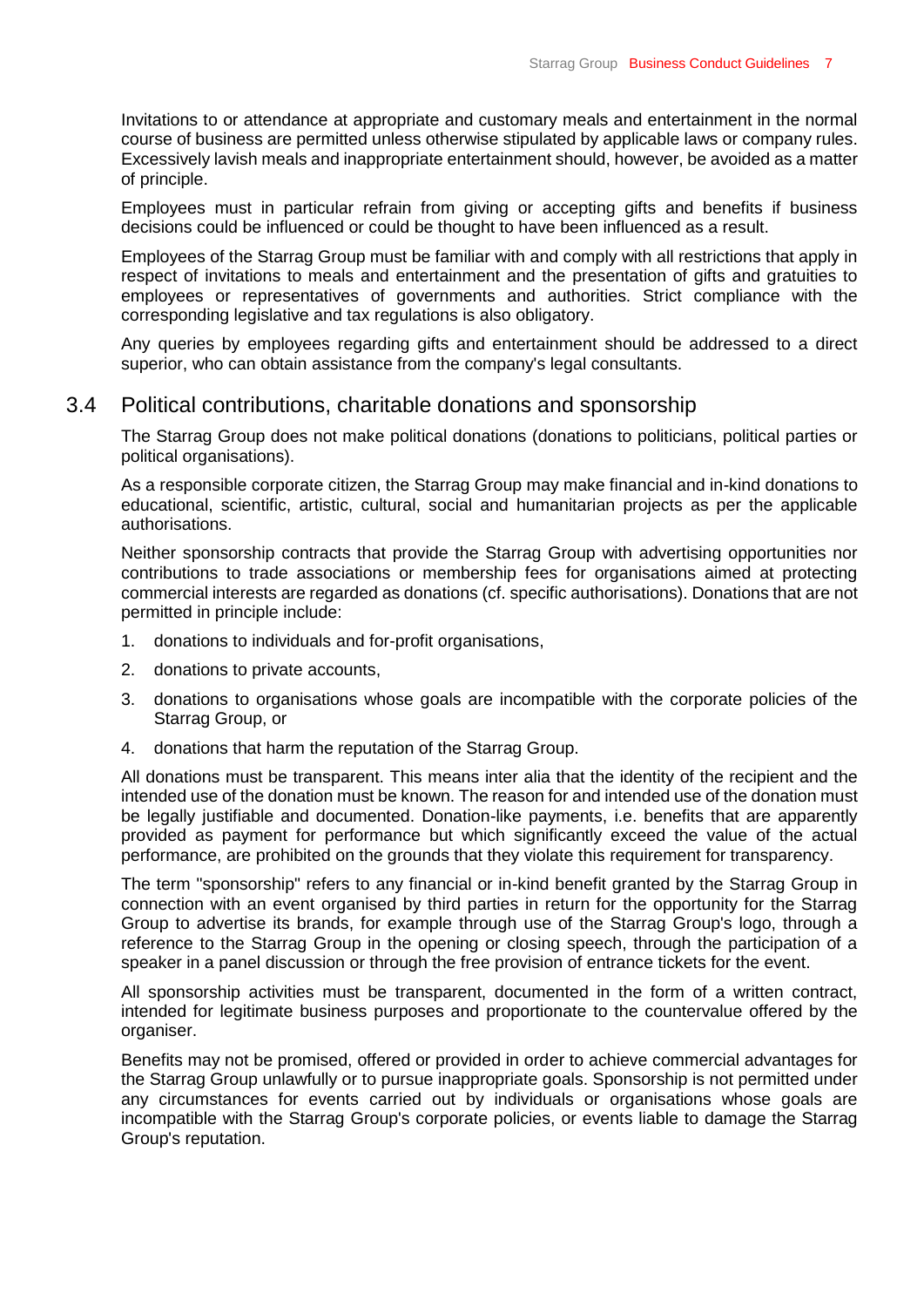#### <span id="page-7-0"></span>3.5 Public contracts

The Starrag Group competes for contracts tendered out by state-owned enterprises throughout the world. Our commercial relationships and negotiations with governments are always characterised by transparency, honesty and integrity.

We comply with all laws and provisions on public procurement, including legislation that prohibits the exercising of undue influence over officials.

### <span id="page-7-1"></span>3.6 Anti-money laundering guidelines

The term "money laundering" refers to the process of concealing the origin of funds generated through criminal activities such as terrorism, drug dealing or corruption by smuggling "dirty money" into legal financial and economic channels in order to provide it with a semblance of legitimacy and conceal its actual origin or the identity of its owner.

It is the stated aim of the Starrag Group to maintain business relationships only with legitimate customers, advisers and business partners whose business activities are compatible with statutory regulations and whose funds are from legitimate sources. We do not facilitate money laundering. All of our employees are bound to strict compliance with anti-money laundering laws. All employees are obliged to be alert to and to report any suspicious conduct by customers, advisers and business partners in order to avoid any potential problems in this respect. In addition, all employees are obliged to comply with any regulations in force concerning the recording and accounting for of cash and other transactions or contracts.

#### <span id="page-7-2"></span>3.7 Trade controls

The Starrag Group complies with all export control and customs laws or regulations that apply in the countries where it carries out business. In general, export controls apply to the transfer of goods, services, hardware, software or technology across certain national borders, including by email. Export control laws may also apply to direct or indirect exports or imports from or to countries subject to sanctions or to third parties suspected of posing a hazard to national security or being engaged in criminal activity, for example. Infringements of these laws and provisions may attract severe penalties, for example fines or official exclusions from simplified import and export procedures (thus preventing a seamless supply chain).

All employees involved in the import and export of goods, services, hardware, software or technology as described above are obliged to comply with all economic sanctions, export control and import laws and provisions in force and all guidelines and processes applicable in connection with their business activities.

### <span id="page-7-3"></span>3.8 Business relationships with suppliers

The Starrag Group as a whole expects its suppliers to share the same values as the Starrag Group and to comply with all statutory provisions.

The Starrag Group furthermore expects its suppliers to follow its example by meeting the following standards of responsibility towards stakeholders and the environment:

- **EXECOMPLEANCE With all applicable laws,**
- **•** pursuit of anti-corruption measures,
- observation of the human rights of its employees,
- **•** compliance with child labour legislation,
- responsibility for the health and safety of its employees,
- compliance with the relevant national laws and international standards on environmental protection, and
- the obligatory incorporation/implementation of these values in its own supply chain.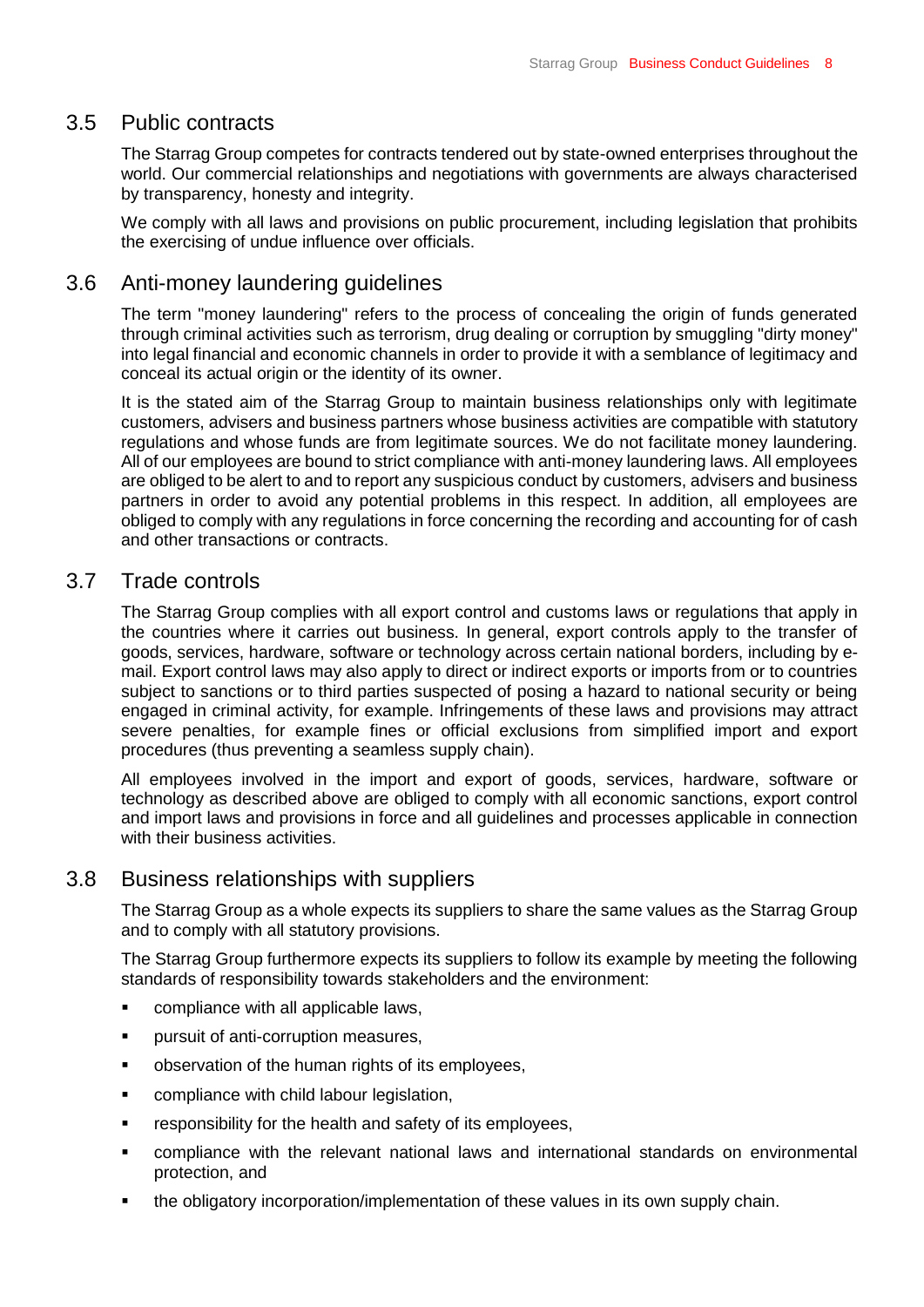### <span id="page-8-0"></span>3.9 Representatives

Representatives of the Starrag Group act as an extension of the company and must therefore be carefully selected and monitored. Any representatives who engage in business on behalf of the Starrag Group must comply with locally applicable laws and the Business Conduct Guidelines that apply to the business activities of the Starrag Group. The same requirements apply to our agents, advisers, brokers and distributors.

## <span id="page-8-1"></span>4 Conflicts of interest

Employees of the Starrag Group are obliged to take business decisions in the best interests of the Starrag Group and not on the basis of personal considerations. Conflicts of interest arise when employees pursue their own activities or personal interests at the expense of those of the Starrag Group.

Employees must inform their manager of any personal interest that could affect the performance of their duties.

Employees may not place private orders with firms with which they have business dealings in the course of their activities for the Starrag Group if they may derive benefits therefrom. This applies in particular in cases where the employee is or may be able to influence the placing of orders with the firm by the Starrag Group or one of its affiliates, whether directly or indirectly.

Additional conflicts of interest may arise on the basis of business relationships with or investments in competitors or customers of the Starrag Group or external employment that hinders employees' proper performance of their tasks for the Starrag Group. It is vital that employees recognise and avert the potential occurrence of conflicts of interest in the course of their professional duties at the very outset. Conflicts of interest may also arise if a close relative engages in the above conduct.

### <span id="page-8-2"></span>4.1 Competition with the Starrag Group

Employees may not manage companies or work for any companies in competition with the Starrag Group, and may not engage in any competing activities.

### <span id="page-8-3"></span>4.2 External activities

This includes external activities that may be in competition with the Starrag Group. Remunerated external activities require prior written consent and must be disclosed to the relevant manager. Occasional written publications, speeches and similar ad-hoc activities are exempt from this rule. Consent will not be granted for external activities if these run counter to the interests of the Starrag Group. Consent to external activities may be refused if the employee is involved with the relevant company in the course of his/her duties. Previously granted consent must be renewed in the event that fresh grounds for refusal emerge.

### <span id="page-8-4"></span>4.3 Holdings in third companies

Employees who have or acquire holdings in competing companies, whether directly or indirectly, must disclose any holdings that could allow them to exercise influence over the management of the company to the relevant HR department. Such an opportunity will generally be presumed to be present if a share of more than 5% of total capital is held.

The direct or indirect ownership or acquisition by employees of holdings in a business partner of the Starrag Group or a company that the Starrag Group is a shareholder of must also be disclosed to the relevant HR department if the employee is involved with the company in question in the course of his/her duties or intends to accept a seat within the company. This applies to holdings in companies listed on the stock exchange only in cases where a share of more than 5% of total capital is held.

The company may take appropriate measures to eliminate any potential conflicts of interest following the disclosure of a holding in a third-party company.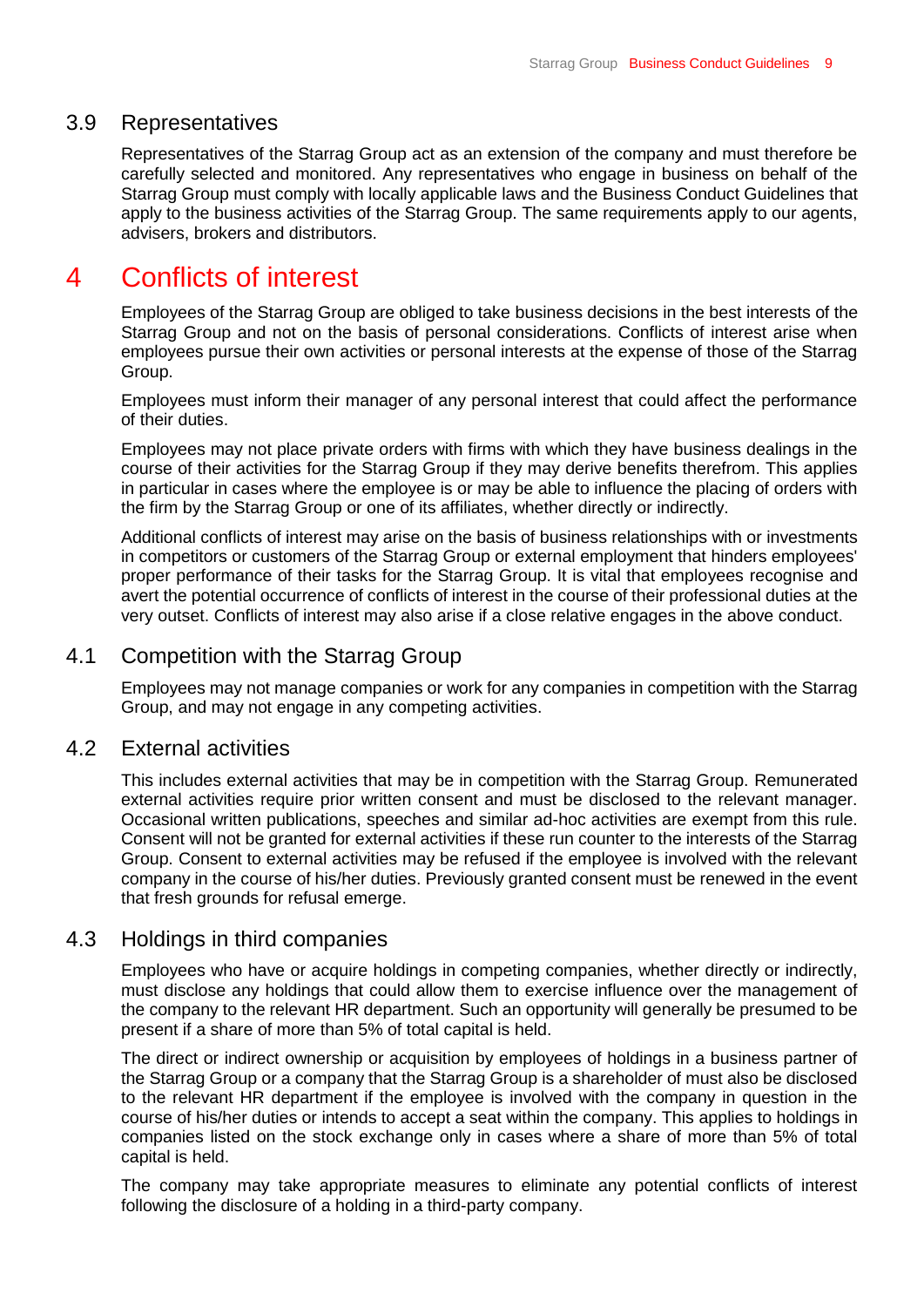# <span id="page-9-0"></span>5 Protection of property

We must protect and safeguard any property belonging to the company or to our customers, suppliers and business partners. This includes property and assets of all kinds, such as facilities, resources, real estate and protected or confidential business information.

It is particularly important to protect unpublished business information. The impermissible use or publication of information regarding plans, strategies, profits, costs or prices, pending contracts or products that have not yet been publicly announced may jeopardise the company's competitive position.

# <span id="page-9-1"></span>6 Handling of information

### <span id="page-9-2"></span>6.1 Records and financial integrity

Authorities, customers and suppliers rely on our business records being full and complete. All business records (for example quality control charts, orders, quality and financial reports) must provide an accurate account of the company's transactions in accordance with the applicable regulations. This includes internal records (such as expense claims).

Under no circumstances is it permissible to make incorrect or misleading entries in the company's records.

#### <span id="page-9-3"></span>6.2 Confidentiality

Sensitive or protected information held internally by the Starrag Group that is not intended for public disclosure must be kept confidential.

Unpublished information from or about suppliers, customers, employees, agents, advisers and other third parties must also be protected in accordance with legal and contractual requirements.

Sensitive or protected information may include in particular:

- details concerning a company's organisational structure or equipment, prices, turnover, profit, markets, customers or other business matters,
- information about manufacturing, research and development procedures and
- **Figures from internal reports.**

This confidentiality requirement will continue to apply following termination of the employment relationship, since the disclosure of confidential information may harm the business interests of the Starrag Group or its customers regardless of when it takes place.

### <span id="page-9-4"></span>6.3 Data protection and security

Access to the intranet and internet, worldwide electronic information sharing and dialogue and electronic business transactions are vital to the work of each and every one of us and for business success overall. The benefits offered by electronic communications, however, are counterbalanced by the risks they pose to personal privacy and data security. The effective prevention of these risks is an integral aspect of IT management, executive management and the conduct of every individual.

Personal data may only be collected, processed or used where this is necessary for specified, clear and lawful purposes. In addition, personal data must be securely stored and may only be transferred if the necessary precautionary measures have been taken. A high standard of data quality and technical protection against unauthorised access must be maintained. Data must be used in a way that is transparent to its owners, and the rights of such persons to disclosure and, if applicable, refusal, blocking and deletion must be protected.

Under certain jurisdictions (for example in the EU), strict laws and provisions apply to the storage and use of personal data about employees or third parties, for example customers or business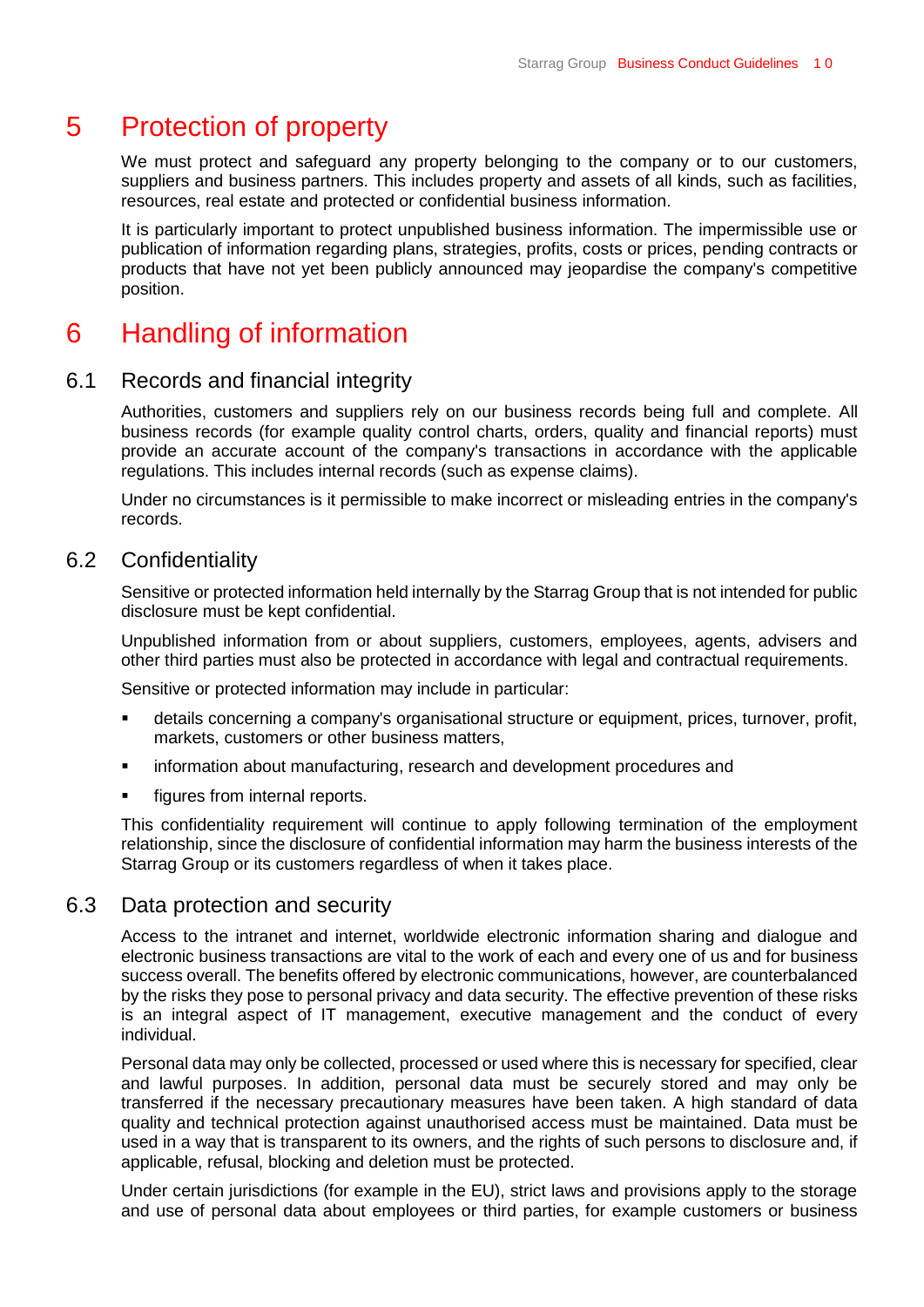partners. With a view to protecting the personal rights of third parties, all employees are bound by the relevant applicable laws.

#### <span id="page-10-0"></span>6.4 Insider rules

Individuals privy to insider information concerning the Starrag Group or another company e.g. a customer, supplier or joint venture partner whose securities are admitted for trading on a stock exchange or an organised market may not trade in any securities or financial instruments belonging to such companies whose price depends directly or indirectly on the securities of these companies (insider securities).

The term "insider information" refers to specific information concerning circumstances that have not been publicly disclosed, which concern the Starrag Group or another issuer of insider securities and which are liable to significantly influence the stock exchange or market price in the event of public disclosure. The latter will be deemed to be the case if an informed investor believes it to be likely.

Insider information may also be obtained inadvertently, during the course of an employee's work or within his area of responsibility and includes the following unpublished information:

- financial results,
- **financial plans or budgets,**
- **dividend changes,**
- significant mergers or take-overs,
- **disinvestments.**
- **Particularly significant contract gains or strategic plans,**
- **EXECT** key developments in relation to legal disputes,
- **technical or product developments,**
- major changes to management structure, joint ventures and key commercial agreements and
- business relationships.

To avoid the mere suggestion of an infringement of insider rules by the members of top executive management, separate regulations apply to such persons in respect of insider trading penalties, trading restrictions and management transactions. The same applies to group employees who have access to business results or other significant unpublished information in connection with their activities or role.

Insider information may not be disseminated or made accessible to third parties without consent. The dissemination of insider information will be deemed to have taken place without consent if it takes place outside the customary course of work or professional activities or if the insider performs tasks on behalf of the issuing party. This applies both to information disclosed within the Starrag Group and information transferred to persons outside the Starrag Group. The latter include journalists, financial analysts, customers, advisers, family members or friends.

Furthermore, it must always be ensured that insider-relevant information is kept concealed or secure in such a way that unauthorised parties cannot gain access to it.

Persons with access to insider trading information may not recommend the purchase or sale of securities for which this information is significant or encourage third parties to do so.

In certain cases, managers may be held personally liable for damages if an employee commits an infringement of insider rules that could have been prevented through due oversight.

In addition to these rules, any additional or special insider rules and any local regulations must be observed.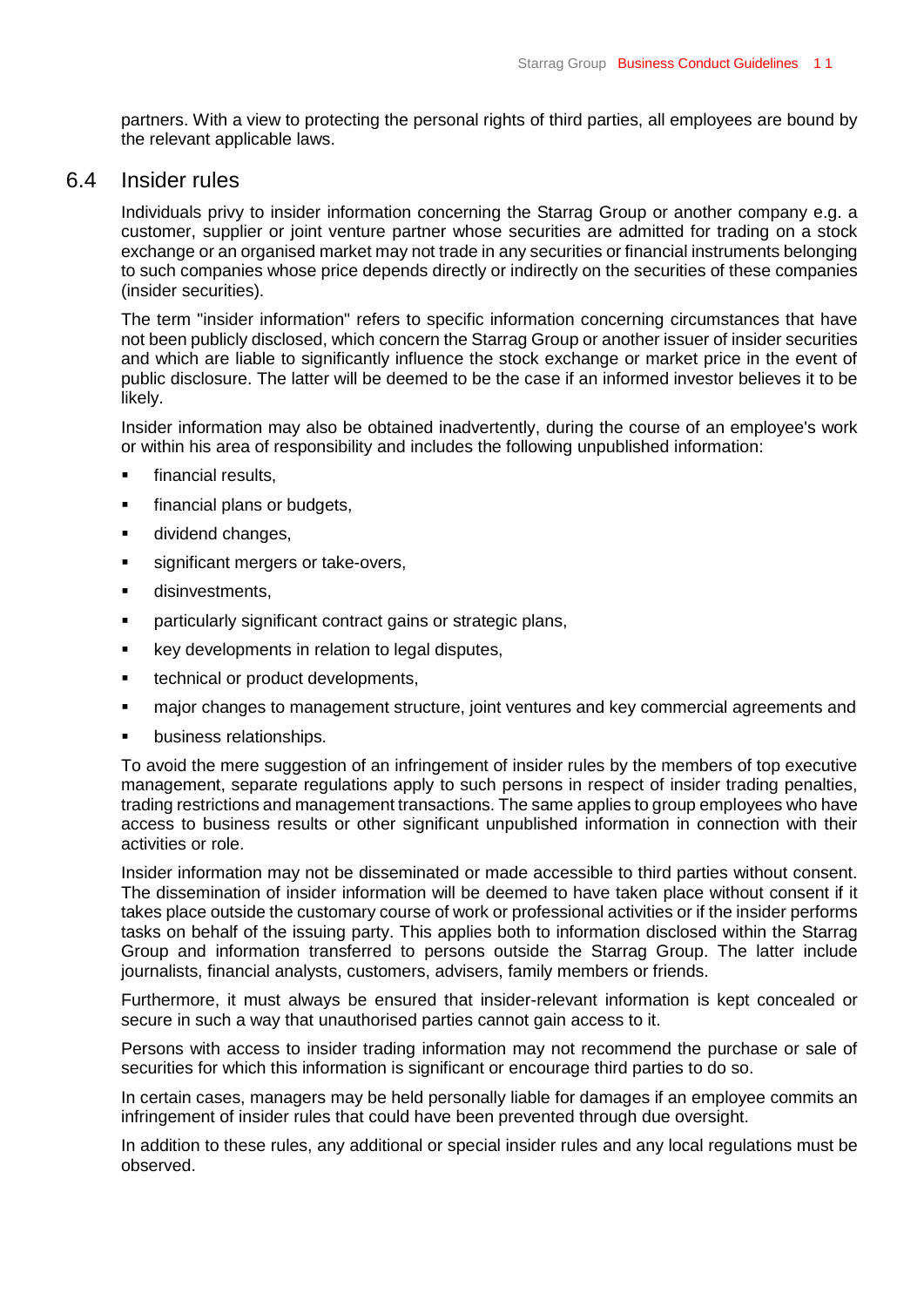Any queries or concerns regarding planned transactions should be addressed to the Chief Financial Officer (CFO).

## <span id="page-11-0"></span>7 The environment, health and safety

We undertake to demonstrate a responsible attitude to the environment and to provide safe and healthy workplaces for our employees.

We comply with all applicable environment, health and safety-related regulations in the countries in which the Starrag Group does business. In the event that such regulations have not been adopted or legal requirements fail to provide adequate environmental or workplace protection, the Starrag Group will itself take appropriate measures and set strict standards. Information on applicable legal requirements and guidelines can be obtained from those responsible for environmental matters, health, quality and safety at the relevant company location.

Employee health and safety in the workplace is a matter of the highest priority for the Starrag Group. Every individual holds joint responsibility for supporting the Starrag Group in its efforts to establish safe working conditions.

Our responsibility towards our employees and colleagues entails preventing accident risks wherever possible, and covers:

- the technical design of workplaces, equipment and processes,
- safety management and
- **i** individual conduct on a day-to-day basis.

The working environment must be designed in such a way as to promote employee health.

Every employee must be constantly mindful of occupational safety matters.

## <span id="page-11-1"></span>8 Reporting of irregularities

All employees of the Starrag Group are required to report any irregularities that infringe the Business Conduct Guidelines of which they become aware. This is usually done through the customary business channels.

Employees may however also report irregularities to the Corporate Office (CFO), the company's respective employee representation or the external independent legal consultants.

The company's legal consultants are subject to the provisions of the Attorneys-at-Law Act and accept reports of irregularities from all employees of the Starrag Group.

Employees who report suspected or known infringements of the law in good faith should not fear reprisals or retaliation.

The name of the source will be kept confidential by the external legal consultants, the company management or the respective employee representation.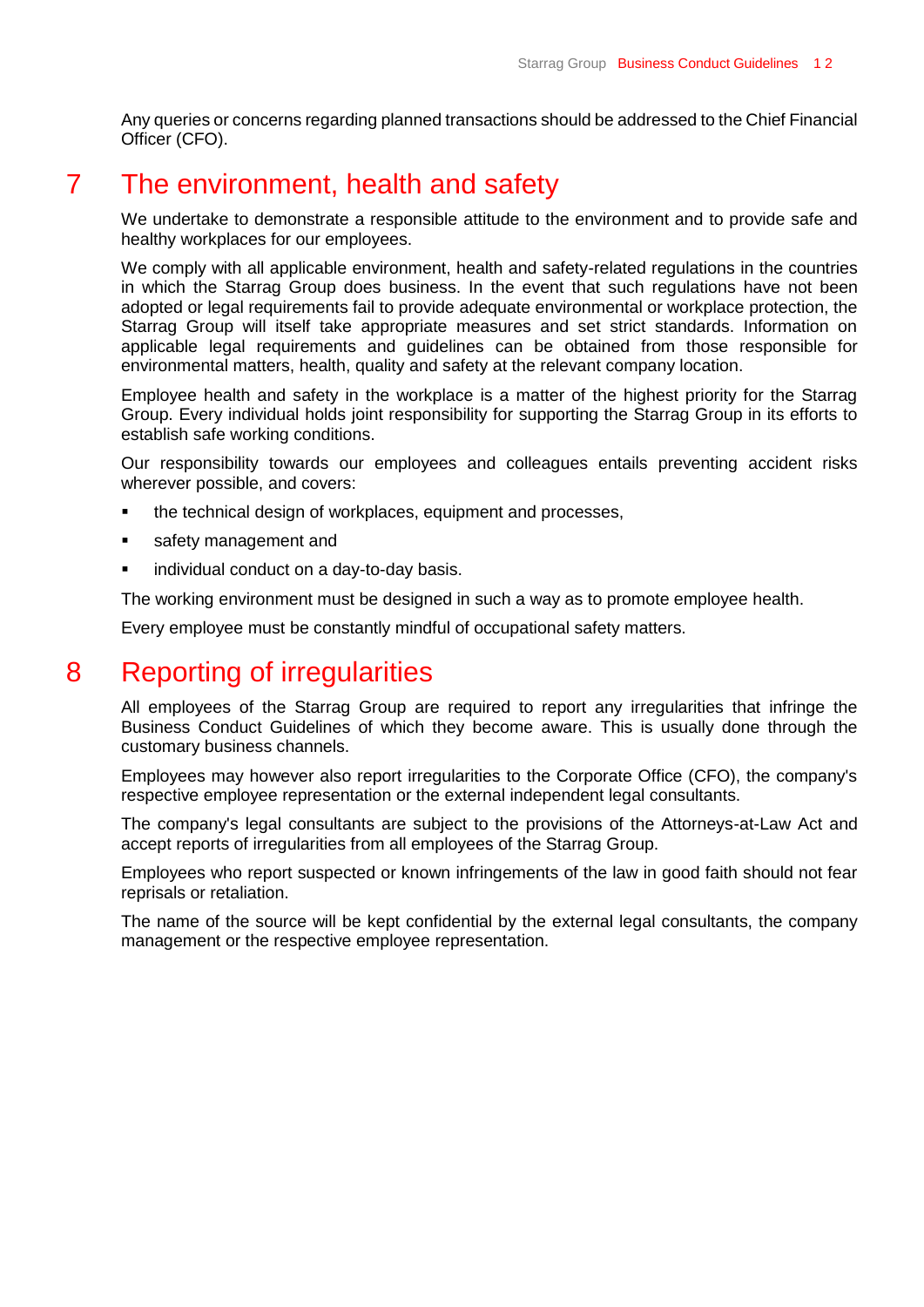Any irregularities must be reported to:

- a) Starrag Group Chief Financial Officer Tel.: +41 71 858 8462 E-mail: [compliance@starrag.com](mailto:compliance@starrag.com)
- b) the respective employee representation
- c) Starrag Group Legal Consultant ADVOKATURBUREAU BRUNNER GEISER DUDLI Dr. David Brunner Tel: +41 71 226 10 10 Email: [david.brunner@hinterlauben12.ch](mailto:david.brunner@hinterlauben12.ch)

Any suspected infringements will be investigated by members of the administrative board in cooperation with the group's management or employees of the business unit. If remedial measures prove necessary in response to an investigation, the necessary changes will be made to the systems, processes and procedures.

Infringements against the Business Conduct Guidelines that govern the business activities of the Starrag Group will lead to disciplinary action and potentially dismissal. In many cases, an infringement of these Guidelines also involves a breach of the applicable legislation and may result in liability under civil and criminal law, fines or other sanctions for the employee and the Starrag Group.

All documents will be kept confidential within the relevant legal parameters.

## <span id="page-12-0"></span>9 Implementation

The Starrag Group management will actively promote the broadest possible distribution of these Business Conduct Guidelines and ensure their implementation on a global basis.

Regular monitoring of compliance with laws and the Business Conduct Guidelines must be carried out worldwide in all of the companies within the Starrag Group. Local managers will be responsible for carrying out such monitoring in accordance with national laws and guidelines.

## <span id="page-12-1"></span>10 Useful information

Agreements and recommendations issued by international organisations

As well as the laws and provisions in force in individual countries, a number of key agreements and recommendations have been issued by international organisations. These are primarily aimed at member states rather than directly at individual companies. Nevertheless, they represent an extremely important guideline for the conduct of internationally active companies and their employees. The Starrag Group endorses the requirements set out in these agreements and recommendations.

We deem the 10 Principles of the United Nations Global Compact to be binding upon the entire company. The company's internal arbitration rules apply otherwise.

Within its sphere of influence, the Starrag Group hereby undertakes to endorse and promote the central values contained therein in respect of human rights, fundamental employee rights, the environment and anti-corruption measures as an integral part of its business strategy and business activities.

The Starrag Group therefore expects its employees, suppliers and business partners around the world to comply with the following in particular: